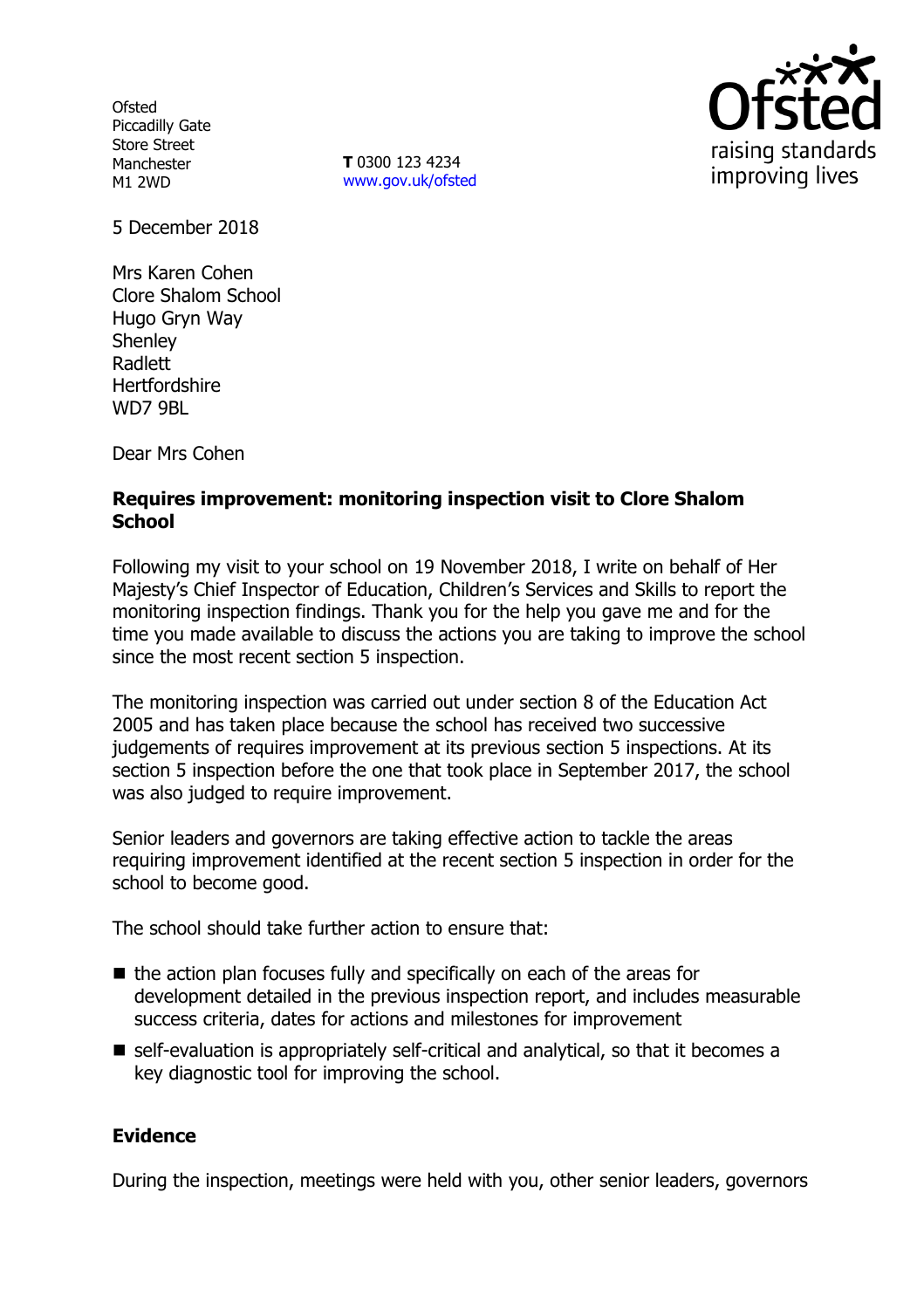

and a representative of the local authority to discuss the actions taken since the previous inspection. The school improvement plan was evaluated. You took me on a tour of the site and we observed teaching and learning throughout the school. I looked at a number of school documents and checked the single central record of pre-appointment checks.

## **Context**

Since the previous inspection, four teachers have left the school. New appointments have been made and the school is currently fully staffed. The chair of the governing body took up her role in November 2017, having previously been the vice-chair. Internal changes have been made to the building to create additional working areas from previously unusable spaces, such as at the end of corridors.

## **Main findings**

The school's leaders and governors were disappointed that the school was judged to require improvement, for the second time, in September 2017. However, you quickly accepted that the judgement was the right one and set about making improvements promptly.

The school's action plan has some strengths. In broad terms, it covers most of the areas for improvement identified by the September 2017 inspection. This is enabling you to move the school in the right direction. The plan includes a range of appropriate actions and has been updated to show the school's progress towards achieving them. The plan includes success criteria and notes the resources needed for specific actions.

However, the plan does not address the areas for improvement directly enough. You chose not to use the precise wording from the inspection report as the basis for your action plan. As a result, some of the deliberate nuances of the wording have been lost or are difficult to identify in the action plan. For example, the inspection report details a number of ways in which the school should improve the quality of teaching, learning and assessment, including by 'ensuring that all teachers model the school's expectation for handwriting and feedback when they are writing in pupils' books'. This does not feature in the school's action plan.

Although the plan includes success criteria, these are not sharp enough and are open to interpretation. For example, 'children choosing to learn outside', in the early years section of the plan, leaves unanswered questions as to when, why and how this would indicate success. The monitoring role of the governors is not clear. The plan does not include deadlines for actions or milestones to show what should happen by when.

Senior leaders and governors know the school well, and this is enabling them to take the right action to improve the school. However, self-evaluation processes are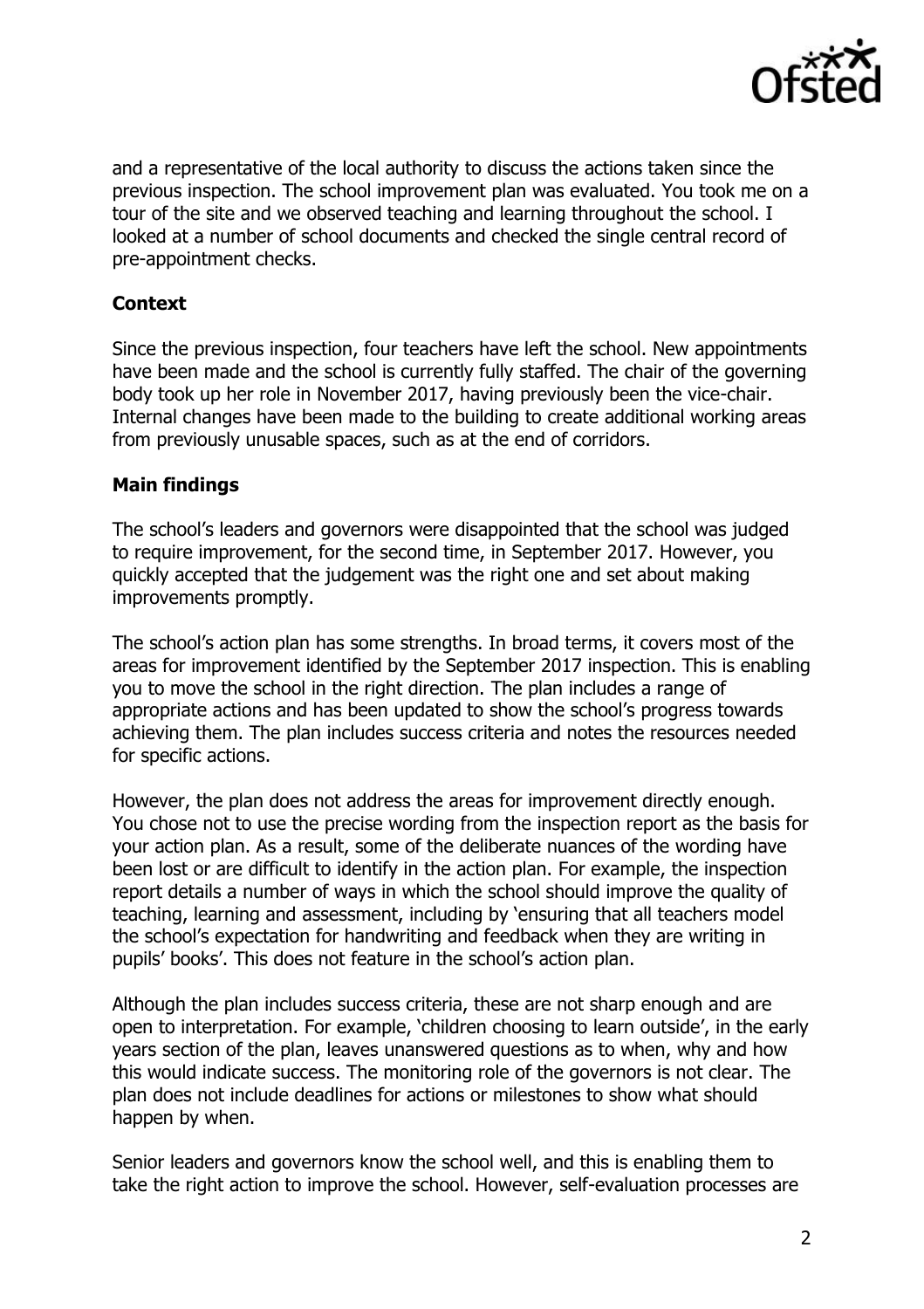

underdeveloped. The school's self-evaluation document is, essentially, a list of things you do well rather than a record of a diagnostic and analytical process. As a result, self-evaluation is too much about celebrating what works well and is getting better, and not enough about identifying what still needs to improve.

You have taken successful action to improve the quality of teaching, learning and assessment in the school. Leaders have worked closely with individual teachers to improve the quality of their teaching. Where necessary, leaders have not shied away from having difficult conversations about underperformance or unmet targets. Leaders have been persistent in their bid to ensure that only good teaching is good enough.

As well as holding individual teachers to account, you have taken successful action more broadly to provide a wide range of continuing professional development opportunities for staff. You are able to show where these are having an impact on improving practice within the school. For example, staff training has focused on raising expectations and on ensuring that approaches to teaching and learning are consistent. Leaders say that, as a result, teachers now check pupils' learning, and offer appropriate support and challenge, more effectively. Your monitoring rightly shows that the quality of teaching is now much better throughout the school.

Leaders have focused well on improving the quality of the early years provision. For example, children are now provided with a much broader range of learning opportunities in the Reception class, and planning is more responsive to children's individual needs and interests. You arranged for a full review of early years to be carried out and you have responded well to the review's findings and recommendations. You acknowledge that there is work still to do in this area, but it is clear that the provision is improving.

Much has been done to improve the quality of leadership. At the time of the previous inspection, leadership responsibilities were carried, largely, by you and the part-time deputy headteacher. These responsibilities are now shared much more widely and an effective senior leadership team is developing.

The actions taken by leaders have been successful and have led to improvements in pupils' outcomes. It is clear that both attainment and progress are rising throughout the school. Leaders and governors have high expectations of what pupils can achieve and are determined that outcomes will continue to improve.

## **External support**

The local authority is providing the school with appropriate support. A school improvement partner visits regularly, both to support and to challenge leaders. At the request of the school, two members of the local authority's early years team carried out a full review of the provision. They provided the school with a detailed report about both the strengths and areas for development in early years. Early